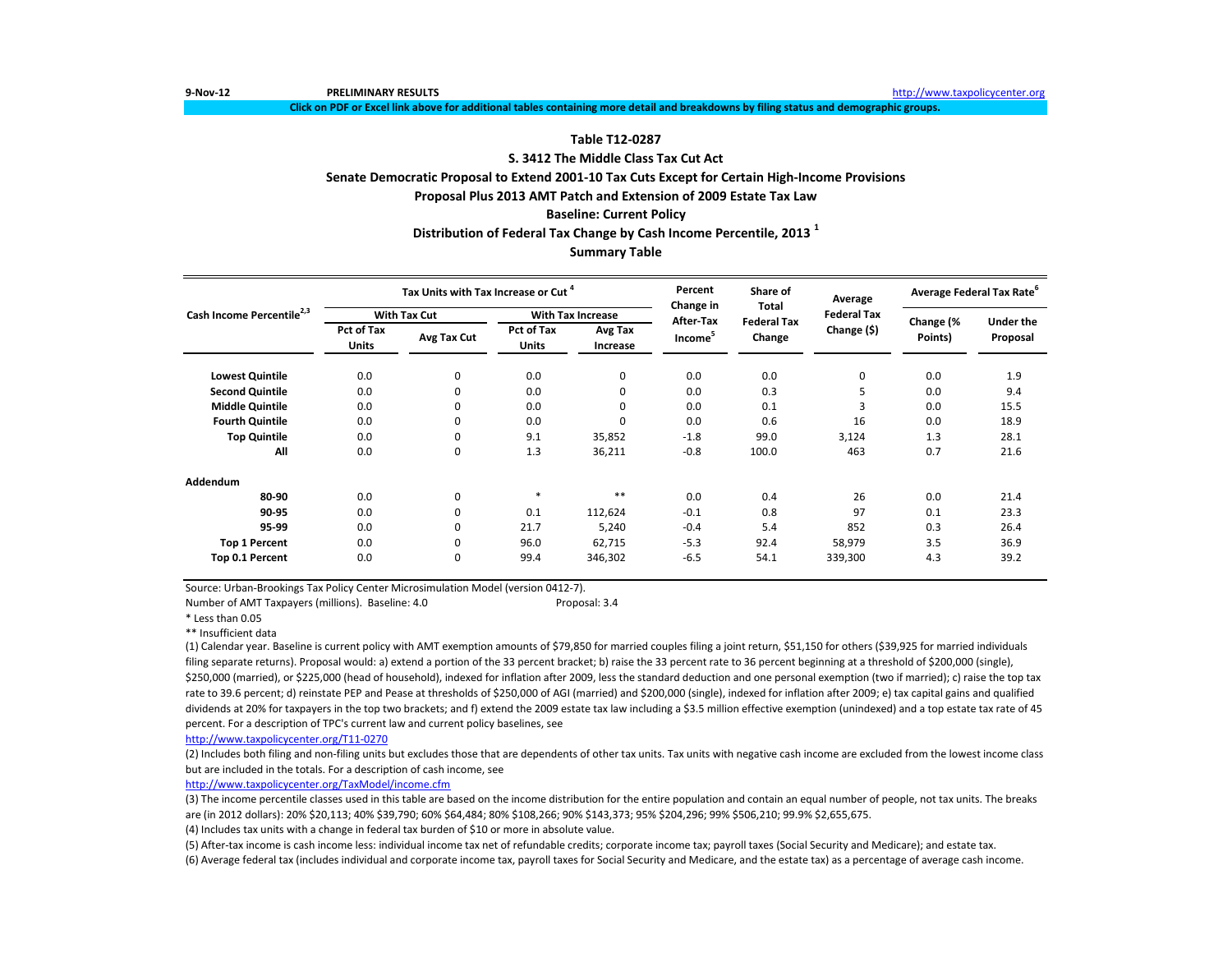# **Distribution of Federal Tax Change by Cash Income Percentile, 2013 <sup>1</sup> Table T12-0287 S. 3412 The Middle Class Tax Cut Act Senate Democratic Proposal to Extend 2001-10 Tax Cuts Except for Certain High-Income Provisions Proposal Plus 2013 AMT Patch and Extension of 2009 Estate Tax Law Baseline: Current Policy**

**Detail Table**

| Cash Income Percentile <sup>2,3</sup> | Percent of Tax Units <sup>4</sup> |                      | <b>Percent Change</b>               | <b>Share of Total</b><br><b>Federal Tax</b> | <b>Average Federal Tax Change</b> |         | <b>Share of Federal Taxes</b> |                              | Average Federal Tax Rate <sup>6</sup> |                              |
|---------------------------------------|-----------------------------------|----------------------|-------------------------------------|---------------------------------------------|-----------------------------------|---------|-------------------------------|------------------------------|---------------------------------------|------------------------------|
|                                       | With Tax Cut                      | With Tax<br>Increase | in After-Tax<br>Income <sup>5</sup> | Change                                      | <b>Dollars</b>                    | Percent | Change (%<br>Points)          | <b>Under the</b><br>Proposal | Change (%<br>Points)                  | <b>Under the</b><br>Proposal |
| <b>Lowest Quintile</b>                | 0.0                               | 0.0                  | 0.0                                 | 0.0                                         | $\mathbf 0$                       | 0.1     | 0.0                           | 0.4                          | 0.0                                   | 1.9                          |
| <b>Second Quintile</b>                | 0.0                               | 0.0                  | 0.0                                 | 0.3                                         |                                   | 0.2     | $-0.1$                        | 4.3                          | 0.0                                   | 9.4                          |
| <b>Middle Quintile</b>                | 0.0                               | 0.0                  | 0.0                                 | 0.1                                         | 3                                 | 0.0     | $-0.3$                        | 10.7                         | 0.0                                   | 15.5                         |
| <b>Fourth Quintile</b>                | 0.0                               | 0.0                  | 0.0                                 | 0.6                                         | 16                                | 0.1     | $-0.5$                        | 17.5                         | 0.0                                   | 18.9                         |
| <b>Top Quintile</b>                   | 0.0                               | 9.1                  | $-1.8$                              | 99.0                                        | 3.124                             | 4.8     | 1.0                           | 67.0                         | 1.3                                   | 28.1                         |
| All                                   | 0.0                               | 1.3                  | $-0.8$                              | 100.0                                       | 463                               | 3.2     | 0.0                           | 100.0                        | 0.7                                   | 21.6                         |
| Addendum                              |                                   |                      |                                     |                                             |                                   |         |                               |                              |                                       |                              |
| 80-90                                 | 0.0                               | $\ast$               | 0.0                                 | 0.4                                         | 26                                | 0.1     | $-0.4$                        | 13.3                         | 0.0                                   | 21.4                         |
| 90-95                                 | 0.0                               | 0.1                  | $-0.1$                              | 0.8                                         | 97                                | 0.3     | $-0.3$                        | 9.4                          | 0.1                                   | 23.3                         |
| 95-99                                 | 0.0                               | 21.7                 | $-0.4$                              | 5.4                                         | 852                               | 1.1     | $-0.3$                        | 14.7                         | 0.3                                   | 26.4                         |
| <b>Top 1 Percent</b>                  | 0.0                               | 96.0                 | $-5.3$                              | 92.4                                        | 58,979                            | 10.6    | 2.0                           | 29.7                         | 3.5                                   | 36.9                         |
| Top 0.1 Percent                       | 0.0                               | 99.4                 | $-6.5$                              | 54.1                                        | 339,300                           | 12.2    | 1.2                           | 15.3                         | 4.3                                   | 39.2                         |

### **Baseline Distribution of Income and Federal Taxes**

**by Cash Income Percentile, 2013 <sup>1</sup>**

| Cash Income Percentile <sup>2,3</sup> |                       | <b>Tax Units</b>    |                   | Pre-Tax Income      |                   | <b>Federal Tax Burden</b> | After-Tax Income <sup>5</sup> |                     | Average<br><b>Federal Tax</b> |
|---------------------------------------|-----------------------|---------------------|-------------------|---------------------|-------------------|---------------------------|-------------------------------|---------------------|-------------------------------|
|                                       | Number<br>(thousands) | Percent of<br>Total | Average (dollars) | Percent of<br>Total | Average (dollars) | Percent of<br>Total       | Average (dollars)             | Percent of<br>Total | Rate <sup>6</sup>             |
| <b>Lowest Quintile</b>                | 40,520                | 25.6                | 11,290            | 4.2                 | 209               | 0.4                       | 11,080                        | 5.2                 | 1.9                           |
| <b>Second Quintile</b>                | 36,208                | 22.9                | 30,031            | 9.9                 | 2,826             | 4.4                       | 27,205                        | 11.3                | 9.4                           |
| <b>Middle Quintile</b>                | 31,370                | 19.8                | 52.294            | 14.9                | 8,097             | 11.0                      | 44,197                        | 15.9                | 15.5                          |
| <b>Fourth Quintile</b>                | 26,062                | 16.5                | 84,355            | 20.0                | 15,963            | 18.0                      | 68,392                        | 20.5                | 18.9                          |
| <b>Top Quintile</b>                   | 23,189                | 14.7                | 244.576           | 51.5                | 65.640            | 66.0                      | 178.937                       | 47.7                | 26.8                          |
| All                                   | 158,260               | 100.0               | 69,527            | 100.0               | 14,576            | 100.0                     | 54,950                        | 100.0               | 21.0                          |
| Addendum                              |                       |                     |                   |                     |                   |                           |                               |                     |                               |
| 80-90                                 | 11,692                | 7.4                 | 125,820           | 13.4                | 26,955            | 13.7                      | 98,865                        | 13.3                | 21.4                          |
| 90-95                                 | 5.736                 | 3.6                 | 166,808           | 8.7                 | 38.770            | 9.6                       | 128,039                       | 8.5                 | 23.2                          |
| 95-99                                 | 4.615                 | 2.9                 | 287.453           | 12.1                | 74.898            | 15.0                      | 212.555                       | 11.3                | 26.1                          |
| <b>Top 1 Percent</b>                  | 1.147                 | 0.7                 | 1,671,536         | 17.4                | 557,103           | 27.7                      | 1,114,433                     | 14.7                | 33.3                          |
| Top 0.1 Percent                       | 117                   | 0.1                 | 7,985,826         | 8.5                 | 2.790.219         | 14.1                      | 5,195,606                     | 7.0                 | 34.9                          |

Source: Urban-Brookings Tax Policy Center Microsimulation Model (version 0412-7). Number of AMT Taxpayers (millions). Baseline: 4.0

\* Less than 0.05

(1) Calendar year. Baseline is current policy with AMT exemption amounts of \$79,850 for married couples filing a joint return, \$51,150 for others (\$39,925 for married individuals filing separate returns). Proposal would: a) extend a portion of the 33 percent bracket; b) raise the 33 percent rate to 36 percent beginning at a threshold of \$200,000 (single), \$250,000 (married), or \$225,000 (head of household), indexed for inflation after 2009, less the standard deduction and one personal exemption (two if married); c) raise the top tax rate to 39.6 percent; d) reinstate PEP and Pease at thresholds of \$250,000 of AGI (married) and \$200,000 (single), indexed for inflation after 2009; e) tax capital gains and qualified dividends at 20% for taxpayers in the top two brackets; and f) extend the 2009 estate tax law including a \$3.5 million effective exemption (unindexed) and a top estate tax rate of 45 percent. For a description of TPC's current law and current policy baselines, see

[http://www.taxpolicycente](http://www.taxpolicycenter.org/T11-0270)r.org/T11-0270

(2) Includes both filing and non-filing units but excludes those that are dependents of other tax units. Tax units with negative cash income are excluded from the lowest income class but are included in the totals. For a description of cash income, see

[http://www.taxpolicycente](http://www.taxpolicycenter.org/TaxModel/income.cfm)r.org/TaxModel/income.cfm

(3) The income percentile classes used in this table are based on the income distribution for the entire population and contain an equal number of people, not tax units. The breaks are (in 2012 dollars): 20% \$20,113; 40% \$39,790; 60% \$64,484; 80% \$108,266; 90% \$143,373; 95% \$204,296; 99% \$506,210; 99.9% \$2,655,675.

(4) Includes tax units with a change in federal tax burden of \$10 or more in absolute value.

(5) After-tax income is cash income less: individual income tax net of refundable credits; corporate income tax; payroll taxes (Social Security and Medicare); and estate tax.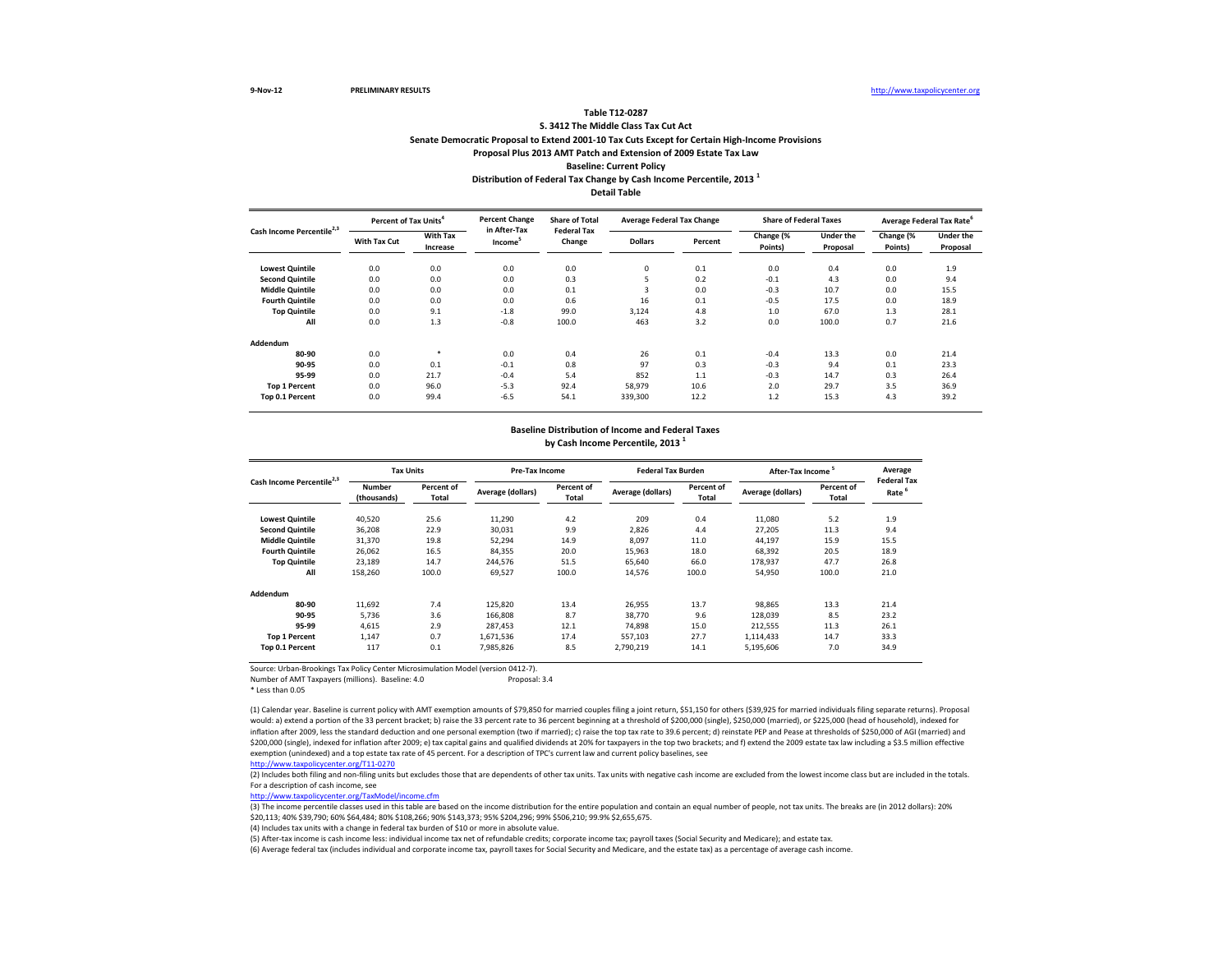# **Distribution of Federal Tax Change by Cash Income Percentile Adjusted for Family Size, 2013 <sup>1</sup> Table T12-0287 S. 3412 The Middle Class Tax Cut Act Senate Democratic Proposal to Extend 2001-10 Tax Cuts Except for Certain High-Income Provisions Proposal Plus 2013 AMT Patch and Extension of 2009 Estate Tax Law Baseline: Current Policy**

**Detail Table**

| Cash Income Percentile <sup>2,3</sup> | Percent of Tax Units <sup>4</sup> |                      | <b>Percent Change</b>               | <b>Share of Total</b><br><b>Federal Tax</b> | <b>Average Federal Tax Change</b> |         | <b>Share of Federal Taxes</b> |                              | Average Federal Tax Rate <sup>o</sup> |                              |
|---------------------------------------|-----------------------------------|----------------------|-------------------------------------|---------------------------------------------|-----------------------------------|---------|-------------------------------|------------------------------|---------------------------------------|------------------------------|
|                                       | With Tax Cut                      | With Tax<br>Increase | in After-Tax<br>Income <sup>5</sup> | Change                                      | <b>Dollars</b>                    | Percent | Change (%<br>Points)          | <b>Under the</b><br>Proposal | Change (%<br>Points)                  | <b>Under the</b><br>Proposal |
| <b>Lowest Quintile</b>                | 0.0                               | 0.0                  | 0.0                                 | 0.0                                         | $\mathbf 0$                       | $-0.1$  | 0.0                           | $-0.4$                       | 0.0                                   | $-2.6$                       |
| <b>Second Quintile</b>                | 0.0                               | 0.0                  | 0.0                                 | 0.2                                         | 4                                 | 0.2     | $-0.1$                        | 2.7                          | 0.0                                   | 7.4                          |
| <b>Middle Quintile</b>                | 0.0                               | 0.0                  | 0.0                                 | 0.1                                         | $\overline{2}$                    | 0.0     | $-0.3$                        | 8.5                          | 0.0                                   | 13.9                         |
| <b>Fourth Quintile</b>                | 0.0                               | 0.0                  | 0.0                                 | 0.1                                         | 3                                 | 0.0     | $-0.5$                        | 17.0                         | 0.0                                   | 18.4                         |
| <b>Top Quintile</b>                   | 0.0                               | 7.0                  | $-1.6$                              | 99.5                                        | 2.410                             | 4.4     | 0.9                           | 72.0                         | 1.2                                   | 27.7                         |
| All                                   | 0.0                               | 1.3                  | $-0.8$                              | 100.0                                       | 463                               | 3.2     | 0.0                           | 100.0                        | 0.7                                   | 21.6                         |
| Addendum                              |                                   |                      |                                     |                                             |                                   |         |                               |                              |                                       |                              |
| 80-90                                 | 0.0                               | $\ast$               | 0.0                                 | 0.4                                         | 22                                | 0.1     | $-0.4$                        | 14.4                         | 0.0                                   | 21.4                         |
| 90-95                                 | 0.0                               | $\ast$               | 0.0                                 | 0.2                                         | 18                                | 0.1     | $-0.3$                        | 11.0                         | 0.0                                   | 23.2                         |
| 95-99                                 | 0.0                               | 14.1                 | $-0.3$                              | 4.3                                         | 527                               | 0.8     | $-0.4$                        | 15.9                         | 0.2                                   | 26.0                         |
| <b>Top 1 Percent</b>                  | 0.0                               | 91.8                 | $-5.2$                              | 94.6                                        | 50.371                            | 10.5    | 2.0                           | 30.7                         | 3.5                                   | 36.7                         |
| Top 0.1 Percent                       | 0.0                               | 99.3                 | $-6.5$                              | 56.6                                        | 297,584                           | 12.2    | 1.3                           | 16.0                         | 4.3                                   | 39.2                         |

#### **Baseline Distribution of Income and Federal Taxes**

**by Cash Income Percentile Adjusted for Family Size, 2013 <sup>1</sup>**

| Cash Income Percentile <sup>2,3</sup> |                       | <b>Tax Units</b>    |                   | Pre-Tax Income      |                   | <b>Federal Tax Burden</b> | After-Tax Income <sup>5</sup> |                            | Average<br><b>Federal Tax</b> |
|---------------------------------------|-----------------------|---------------------|-------------------|---------------------|-------------------|---------------------------|-------------------------------|----------------------------|-------------------------------|
|                                       | Number<br>(thousands) | Percent of<br>Total | Average (dollars) | Percent of<br>Total | Average (dollars) | Percent of<br>Total       | Average (dollars)             | Percent of<br><b>Total</b> | Rate <sup>6</sup>             |
| <b>Lowest Quintile</b>                | 33,405                | 21.1                | 10,552            | 3.2                 | $-273$            | $-0.4$                    | 10,825                        | 4.2                        | $-2.6$                        |
| <b>Second Quintile</b>                | 32,563                | 20.6                | 26,837            | 7.9                 | 1,988             | 2.8                       | 24,849                        | 9.3                        | 7.4                           |
| <b>Middle Quintile</b>                | 31,164                | 19.7                | 46,562            | 13.2                | 6,476             | 8.8                       | 40,086                        | 14.4                       | 13.9                          |
| <b>Fourth Quintile</b>                | 29,985                | 19.0                | 73.219            | 20.0                | 13,483            | 17.5                      | 59,735                        | 20.6                       | 18.4                          |
| <b>Top Quintile</b>                   | 30,233                | 19.1                | 204.490           | 56.2                | 54,286            | 71.2                      | 150,204                       | 52.2                       | 26.6                          |
| All                                   | 158,260               | 100.0               | 69,527            | 100.0               | 14,576            | 100.0                     | 54,950                        | 100.0                      | 21.0                          |
| Addendum                              |                       |                     |                   |                     |                   |                           |                               |                            |                               |
| 80-90                                 | 14,991                | 9.5                 | 106.847           | 14.6                | 22,806            | 14.8                      | 84,041                        | 14.5                       | 21.3                          |
| 90-95                                 | 7,896                 | 5.0                 | 142,978           | 10.3                | 33,216            | 11.4                      | 109,762                       | 10.0                       | 23.2                          |
| 95-99                                 | 5,972                 | 3.8                 | 244,529           | 13.3                | 62,971            | 16.3                      | 181,558                       | 12.5                       | 25.8                          |
| <b>Top 1 Percent</b>                  | 1,374                 | 0.9                 | 1,448,832         | 18.1                | 480,925           | 28.7                      | 967,907                       | 15.3                       | 33.2                          |
| Top 0.1 Percent                       | 139                   | 0.1                 | 6,989,966         | 8.9                 | 2,442,043         | 14.7                      | 4,547,922                     | 7.3                        | 34.9                          |

Source: Urban-Brookings Tax Policy Center Microsimulation Model (version 0412-7). Number of AMT Taxpayers (millions). Baseline: 4.0

\* Less than 0.05

(1) Calendar year. Baseline is current policy with AMT exemption amounts of \$79,850 for married couples filing a joint return, \$51,150 for others (\$39,925 for married individuals filing separate returns). Proposal would: a) extend a portion of the 33 percent bracket; b) raise the 33 percent rate to 36 percent beginning at a threshold of \$200,000 (single), \$250,000 (married), or \$225,000 (head of household), indexed for inflation after 2009, less the standard deduction and one personal exemption (two if married); c) raise the top tax rate to 39.6 percent; d) reinstate PEP and Pease at thresholds of \$250,000 of AGI (married) and \$200,000 (single), indexed for inflation after 2009; e) tax capital gains and qualified dividends at 20% for taxpayers in the top two brackets; and f) extend the 2009 estate tax law including a \$3.5 million effective exemption (unindexed) and a top estate tax rate of 45 percent. For a description of TPC's current law and current policy baselines, see

[http://www.taxpolicycente](http://www.taxpolicycenter.org/T11-0270)r.org/T11-0270

(2) Includes both filing and non-filing units but excludes those that are dependents of other tax units. Tax units with negative cash income are excluded from the lowest income class but are included in the totals. For a description of cash income, see

[http://www.taxpolicycente](http://www.taxpolicycenter.org/TaxModel/income.cfm)r.org/TaxModel/income.cfm

(3) The income percentile classes used in this table are based on the income distribution for the entire population and contain an equal number of people, not tax units. The incomes used are adjusted for family size by dividing by the square root of the number of people in the tax unit. The resulting percentile breaks are (in 2012 dollars): 20% \$13,941; 40% \$26,136; 60% \$41,226; 80% \$44,003; 90% \$88,398; 95% \$122,605; 99% \$295,996; 99.9% \$1,565,087.

(4) Includes tax units with a change in federal tax burden of \$10 or more in absolute value.

(5) After-tax income is cash income less: individual income tax net of refundable credits; corporate income tax; payroll taxes (Social Security and Medicare); and estate tax.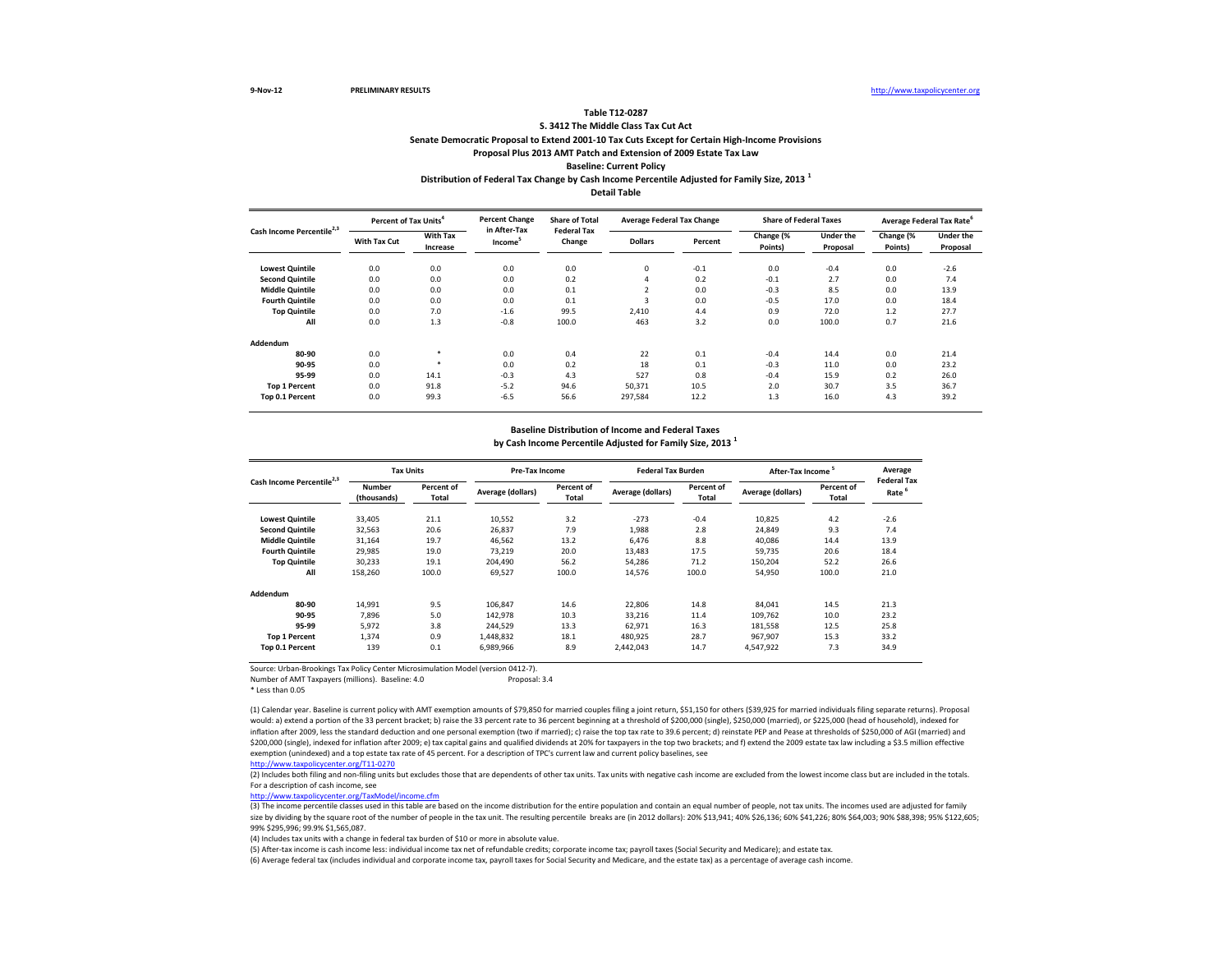### **Distribution of Federal Tax Change by Cash Income Percentile Adjusted for Family Size, 2013 <sup>1</sup> Detail Table - Single Tax Units Table T12-0287 S. 3412 The Middle Class Tax Cut Act Senate Democratic Proposal to Extend 2001-10 Tax Cuts Except for Certain High-Income Provisions Proposal Plus 2013 AMT Patch and Extension of 2009 Estate Tax Law Baseline: Current Policy**

| Cash Income Percentile <sup>2,3</sup> | Percent of Tax Units <sup>4</sup> |                             | <b>Percent Change</b>               | <b>Share of Total</b><br><b>Federal Tax</b> | <b>Average Federal Tax Change</b> |         | <b>Share of Federal Taxes</b> |                       | Average Federal Tax Rate <sup>6</sup> |                              |
|---------------------------------------|-----------------------------------|-----------------------------|-------------------------------------|---------------------------------------------|-----------------------------------|---------|-------------------------------|-----------------------|---------------------------------------|------------------------------|
|                                       | With Tax Cut                      | <b>With Tax</b><br>Increase | in After-Tax<br>Income <sup>5</sup> | Change                                      | <b>Dollars</b>                    | Percent | Change (%<br>Points)          | Under the<br>Proposal | Change (%<br>Points)                  | <b>Under the</b><br>Proposal |
| <b>Lowest Quintile</b>                | 0.0                               | 0.0                         | 0.0                                 | 0.0                                         | 0                                 | 0.1     | 0.0                           | 1.4                   | 0.0                                   | 5.3                          |
| <b>Second Quintile</b>                | 0.0                               | 0.0                         | 0.0                                 | 0.9                                         | 8                                 | 0.4     | $-0.1$                        | 5.7                   | 0.0                                   | 9.6                          |
| <b>Middle Quintile</b>                | 0.0                               | 0.0                         | 0.0                                 | 0.4                                         | 5                                 | 0.1     | $-0.3$                        | 11.9                  | 0.0                                   | 15.0                         |
| <b>Fourth Quintile</b>                | 0.0                               | 0.0                         | 0.0                                 | 0.5                                         | ∍                                 | 0.1     | $-0.6$                        | 21.2                  | 0.0                                   | 20.1                         |
| <b>Top Quintile</b>                   | 0.0                               | 4.3                         | $-1.6$                              | 97.9                                        | 1,580                             | 4.4     | 1.0                           | 59.6                  | $1.2$                                 | 28.2                         |
| All                                   | 0.0                               | 0.6                         | $-0.7$                              | 100.0                                       | 210                               | 2.7     | 0.0                           | 100.0                 | 0.5                                   | 20.8                         |
| Addendum                              |                                   |                             |                                     |                                             |                                   |         |                               |                       |                                       |                              |
| 80-90                                 | 0.0                               | $\ast$                      | $-0.1$                              | 2.1                                         | 67                                | 0.4     | $-0.3$                        | 14.1                  | 0.1                                   | 23.0                         |
| 90-95                                 | 0.0                               | $\ast$                      | $-0.1$                              | 0.8                                         | 48                                | 0.2     | $-0.3$                        | 10.6                  | 0.1                                   | 24.5                         |
| 95-99                                 | 0.0                               | 6.4                         | $-0.7$                              | 10.3                                        | 841                               | 1.9     | $-0.1$                        | 14.2                  | 0.5                                   | 26.6                         |
| <b>Top 1 Percent</b>                  | 0.0                               | 83.0                        | $-6.2$                              | 84.7                                        | 37.668                            | 11.7    | 1.7                           | 20.8                  | 4.1                                   | 38.5                         |
| Top 0.1 Percent                       | 0.0                               | 99.2                        | $-7.9$                              | 50.3                                        | 246,781                           | 13.4    | 1.0                           | 11.0                  | 5.0                                   | 42.1                         |

#### **Baseline Distribution of Income and Federal Taxes**

**by Cash Income Percentile Adjusted for Family Size, 2013 <sup>1</sup>**

| Cash Income Percentile <sup>2,3</sup> |                       | <b>Tax Units</b>    |                   | Pre-Tax Income      |                   | <b>Federal Tax Burden</b> | After-Tax Income <sup>5</sup> |                     | Average                                 |
|---------------------------------------|-----------------------|---------------------|-------------------|---------------------|-------------------|---------------------------|-------------------------------|---------------------|-----------------------------------------|
|                                       | Number<br>(thousands) | Percent of<br>Total | Average (dollars) | Percent of<br>Total | Average (dollars) | Percent of<br>Total       | Average (dollars)             | Percent of<br>Total | <b>Federal Tax</b><br>Rate <sup>6</sup> |
| <b>Lowest Quintile</b>                | 19,721                | 27.4                | 8,091             | 5.7                 | 427               | 1.5                       | 7.664                         | 6.7                 | 5.3                                     |
| <b>Second Quintile</b>                | 17,211                | 23.9                | 20,316            | 12.4                | 1,933             | 5.8                       | 18,383                        | 14.1                | 9.5                                     |
| <b>Middle Quintile</b>                | 13,567                | 18.8                | 34,462            | 16.6                | 5,150             | 12.2                      | 29,312                        | 17.7                | 14.9                                    |
| <b>Fourth Quintile</b>                | 11,717                | 16.3                | 52,696            | 21.9                | 10,574            | 21.7                      | 42,122                        | 22.0                | 20.1                                    |
| <b>Top Quintile</b>                   | 9,354                 | 13.0                | 132,560           | 44.0                | 35,770            | 58.6                      | 96,790                        | 40.3                | 27.0                                    |
| All                                   | 72,035                | 100.0               | 39,146            | 100.0               | 7,927             | 100.0                     | 31,219                        | 100.0               | 20.3                                    |
| Addendum                              |                       |                     |                   |                     |                   |                           |                               |                     |                                         |
| 80-90                                 | 4,749                 | 6.6                 | 75,578            | 12.7                | 17,338            | 14.4                      | 58,240                        | 12.3                | 22.9                                    |
| 90-95                                 | 2,416                 | 3.4                 | 104,552           | 9.0                 | 25,571            | 10.8                      | 78,980                        | 8.5                 | 24.5                                    |
| 95-99                                 | 1,849                 | 2.6                 | 168,798           | 11.1                | 44,087            | 14.3                      | 124,712                       | 10.3                | 26.1                                    |
| <b>Top 1 Percent</b>                  | 340                   | 0.5                 | 931,104           | 11.2                | 320,722           | 19.1                      | 610,382                       | 9.2                 | 34.5                                    |
| Top 0.1 Percent                       | 31                    | 0.0                 | 4,955,926         | 5.4                 | 1,837,291         | 9.9                       | 3,118,635                     | 4.3                 | 37.1                                    |

Source: Urban-Brookings Tax Policy Center Microsimulation Model (version 0412-7).

\* Less than 0.05

(1) Calendar year. Baseline is current policy with AMT exemption amounts of \$79,850 for married couples filing a joint return, \$51,150 for others (\$39,925 for married individuals filing separate returns). Proposal would: a) extend a portion of the 33 percent bracket; b) raise the 33 percent rate to 36 percent beginning at a threshold of \$200,000 (single), \$250,000 (married), or \$225,000 (head of household), indexed for inflation after 2009, less the standard deduction and one personal exemption (two if married); c) raise the top tax rate to 39.6 percent; d) reinstate PEP and Pease at thresholds of \$250,000 of AGI (married) and \$200,000 (single), indexed for inflation after 2009; e) tax capital gains and qualified dividends at 20% for taxpayers in the top two brackets; and f) extend the 2009 estate tax law including a \$3.5 million effective exemption (unindexed) and a top estate tax rate of 45 percent. For a description of TPC's current law and current policy baselines, see

[http://www.taxpolicycente](http://www.taxpolicycenter.org/T11-0270)r.org/T11-0270

(2) Includes both filing and non-filing units but excludes those that are dependents of other tax units. Tax units with negative cash income are excluded from the lowest income class but are included in the totals. For a description of cash income, see

[http://www.taxpolicycente](http://www.taxpolicycenter.org/TaxModel/income.cfm)r.org/TaxModel/income.cfm

(3) The income percentile classes used in this table are based on the income distribution for the entire population and contain an equal number of people, not tax units. The incomes used are adjusted for family size by dividing by the square root of the number of people in the tax unit. The resulting percentile breaks are (in 2012 dollars): 20% \$13,941; 40% \$26,136; 60% \$41,226; 80% \$64,003; 90% \$88,398; 95% \$122,605; 99% \$295,996; 99.9% \$1,565,087.

(4) Includes tax units with a change in federal tax burden of \$10 or more in absolute value.

(5) After-tax income is cash income less: individual income tax net of refundable credits; corporate income tax; payroll taxes (Social Security and Medicare); and estate tax.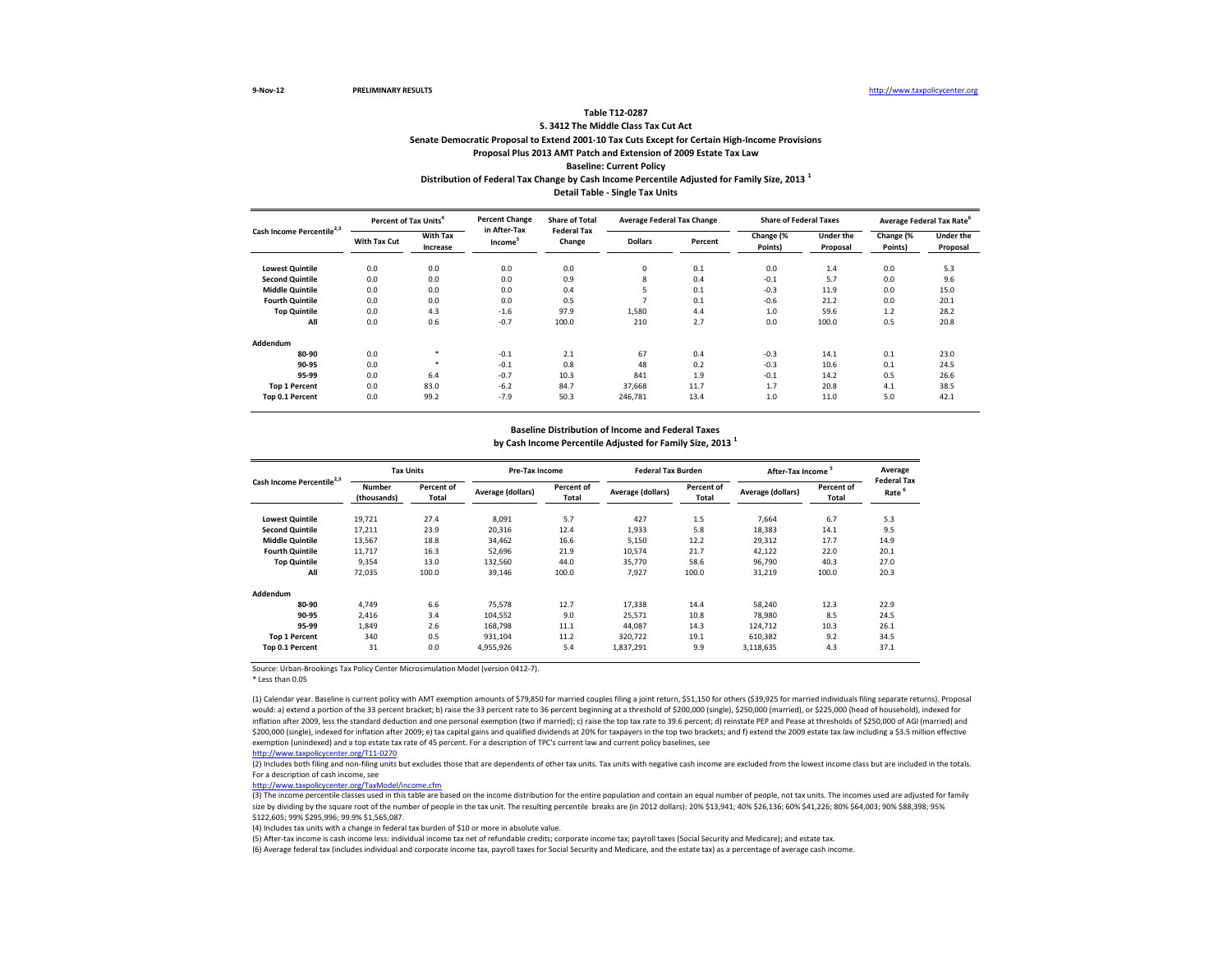### **Distribution of Federal Tax Change by Cash Income Percentile Adjusted for Family Size, 2013 <sup>1</sup> Detail Table - Married Tax Units Filing Jointly Table T12-0287 S. 3412 The Middle Class Tax Cut Act Senate Democratic Proposal to Extend 2001-10 Tax Cuts Except for Certain High-Income Provisions Proposal Plus 2013 AMT Patch and Extension of 2009 Estate Tax Law Baseline: Current Policy**

| Cash Income Percentile <sup>2,3</sup> |              | Percent of Tax Units <sup>4</sup> |                                     | <b>Percent Change</b><br><b>Share of Total</b><br><b>Federal Tax</b> | <b>Average Federal Tax Change</b> |         | <b>Share of Federal Taxes</b> |                       |                      | Average Federal Tax Rate <sup>6</sup> |
|---------------------------------------|--------------|-----------------------------------|-------------------------------------|----------------------------------------------------------------------|-----------------------------------|---------|-------------------------------|-----------------------|----------------------|---------------------------------------|
|                                       | With Tax Cut | With Tax<br>Increase              | in After-Tax<br>Income <sup>5</sup> | Change                                                               | <b>Dollars</b>                    | Percent | Change (%<br>Points)          | Under the<br>Proposal | Change (%<br>Points) | <b>Under the</b><br>Proposal          |
| <b>Lowest Quintile</b>                | 0.0          | 0.0                               | 0.0                                 | 0.0                                                                  | 0                                 | 0.0     | 0.0                           | $-0.2$                | 0.0                  | $-3.7$                                |
| <b>Second Quintile</b>                | 0.0          | 0.0                               | 0.0                                 | 0.0                                                                  | $\mathbf 0$                       | 0.0     | 0.0                           | 1.2                   | 0.0                  | 6.6                                   |
| <b>Middle Quintile</b>                | 0.0          | 0.0                               | 0.0                                 | 0.0                                                                  | $\mathbf 0$                       | 0.0     | $-0.2$                        | 5.7                   | 0.0                  | 12.7                                  |
| <b>Fourth Quintile</b>                | 0.0          | 0.0                               | 0.0                                 | 0.0                                                                  | $\mathbf 0$                       | 0.0     | $-0.5$                        | 14.7                  | 0.0                  | 17.5                                  |
| <b>Top Quintile</b>                   | 0.0          | 8.5                               | $-1.6$                              | 100.0                                                                | 2,847                             | 4.5     | 0.7                           | 78.5                  | $1.2$                | 27.6                                  |
| All                                   | 0.0          | 2.7                               | $-1.0$                              | 100.0                                                                | 901                               | 3.5     | 0.0                           | 100.0                 | 0.8                  | 23.0                                  |
| Addendum                              |              |                                   |                                     |                                                                      |                                   |         |                               |                       |                      |                                       |
| 80-90                                 | 0.0          | 0.0                               | 0.0                                 | 0.0                                                                  |                                   | 0.0     | $-0.5$                        | 14.6                  | 0.0                  | 20.7                                  |
| 90-95                                 | 0.0          | 0.0                               | 0.0                                 | 0.0                                                                  |                                   | 0.0     | $-0.4$                        | 11.6                  | 0.0                  | 22.7                                  |
| 95-99                                 | 0.0          | 17.9                              | $-0.2$                              | 2.8                                                                  | 393                               | 0.5     | $-0.5$                        | 17.2                  | 0.1                  | 25.7                                  |
| <b>Top 1 Percent</b>                  | 0.0          | 95.5                              | $-5.0$                              | 97.1                                                                 | 54,405                            | 10.2    | 2.2                           | 35.2                  | 3.4                  | 36.4                                  |
| Top 0.1 Percent                       | 0.0          | 99.4                              | $-6.3$                              | 57.3                                                                 | 311,718                           | 11.9    | 1.4                           | 18.0                  | 4.1                  | 38.8                                  |

#### **Baseline Distribution of Income and Federal Taxes**

**by Cash Income Percentile Adjusted for Family Size, 2013 <sup>1</sup>**

| Cash Income Percentile <sup>2,3</sup> |                       | <b>Tax Units</b>    |                   | Pre-Tax Income      |                   | <b>Federal Tax Burden</b> | After-Tax Income <sup>5</sup> |                     | Average                                 |
|---------------------------------------|-----------------------|---------------------|-------------------|---------------------|-------------------|---------------------------|-------------------------------|---------------------|-----------------------------------------|
|                                       | Number<br>(thousands) | Percent of<br>Total | Average (dollars) | Percent of<br>Total | Average (dollars) | Percent of<br>Total       | Average (dollars)             | Percent of<br>Total | <b>Federal Tax</b><br>Rate <sup>6</sup> |
| <b>Lowest Quintile</b>                | 5.376                 | 8.9                 | 14.486            | 1.1                 | $-536$            | $-0.2$                    | 15,022                        | 1.5                 | $-3.7$                                  |
| <b>Second Quintile</b>                | 8,093                 | 13.3                | 36,595            | 4.2                 | 2,406             | 1.2                       | 34,190                        | 5.0                 | 6.6                                     |
| <b>Middle Quintile</b>                | 12,453                | 20.5                | 58.915            | 10.4                | 7,452             | 5.9                       | 51,463                        | 11.6                | 12.7                                    |
| <b>Fourth Quintile</b>                | 15,271                | 25.1                | 89,679            | 19.3                | 15,660            | 15.2                      | 74,019                        | 20.5                | 17.5                                    |
| <b>Top Quintile</b>                   | 19,208                | 31.6                | 241,961           | 65.5                | 63,827            | 77.7                      | 178,134                       | 62.1                | 26.4                                    |
| All                                   | 60,744                | 100.0               | 116.746           | 100.0               | 25,963            | 100.0                     | 90,783                        | 100.0               | 22.2                                    |
| Addendum                              |                       |                     |                   |                     |                   |                           |                               |                     |                                         |
| 80-90                                 | 9,257                 | 15.2                | 123,947           | 16.2                | 25,678            | 15.1                      | 98,269                        | 16.5                | 20.7                                    |
| 90-95                                 | 5.109                 | 8.4                 | 162,264           | 11.7                | 36,895            | 12.0                      | 125,369                       | 11.6                | 22.7                                    |
| 95-99                                 | 3,865                 | 6.4                 | 282,834           | 15.4                | 72,228            | 17.7                      | 210,606                       | 14.8                | 25.5                                    |
| <b>Top 1 Percent</b>                  | 977                   | 1.6                 | 1,615,663         | 22.3                | 533,042           | 33.0                      | 1,082,621                     | 19.2                | 33.0                                    |
| Top 0.1 Percent                       | 101                   | 0.2                 | 7,547,627         | 10.7                | 2,614,233         | 16.7                      | 4,933,394                     | 9.0                 | 34.6                                    |

Source: Urban-Brookings Tax Policy Center Microsimulation Model (version 0412-7).

\* Less than 0.05

(1) Calendar year. Baseline is current policy with AMT exemption amounts of \$79,850 for married couples filing a joint return, \$51,150 for others (\$39,925 for married individuals filing separate returns). Proposal would: a) extend a portion of the 33 percent bracket; b) raise the 33 percent rate to 36 percent beginning at a threshold of \$200,000 (single), \$250,000 (married), or \$225,000 (head of household), indexed for inflation after 2009, less the standard deduction and one personal exemption (two if married); c) raise the top tax rate to 39.6 percent; d) reinstate PEP and Pease at thresholds of \$250,000 of AGI (married) and \$200,000 (single), indexed for inflation after 2009; e) tax capital gains and qualified dividends at 20% for taxpayers in the top two brackets; and f) extend the 2009 estate tax law including a \$3.5 million effective exemption (unindexed) and a top estate tax rate of 45 percent. For a description of TPC's current law and current policy baselines, see

[http://www.taxpolicycente](http://www.taxpolicycenter.org/T11-0270)r.org/T11-0270

(2) Includes both filing and non-filing units but excludes those that are dependents of other tax units. Tax units with negative cash income are excluded from the lowest income class but are included in the totals. For a description of cash income, see

[http://www.taxpolicycente](http://www.taxpolicycenter.org/TaxModel/income.cfm)r.org/TaxModel/income.cfm

(3) The income percentile classes used in this table are based on the income distribution for the entire population and contain an equal number of people, not tax units. The incomes used are adjusted for family size by dividing by the square root of the number of people in the tax unit. The resulting percentile breaks are (in 2012 dollars): 20% \$13,941; 40% \$26,136; 60% \$41,226; 80% \$64,003; 90% \$88,398; 95% \$122,605; 99% \$295,996; 99.9% \$1,565,087.

(4) Includes tax units with a change in federal tax burden of \$10 or more in absolute value.

(5) After-tax income is cash income less: individual income tax net of refundable credits; corporate income tax; payroll taxes (Social Security and Medicare); and estate tax.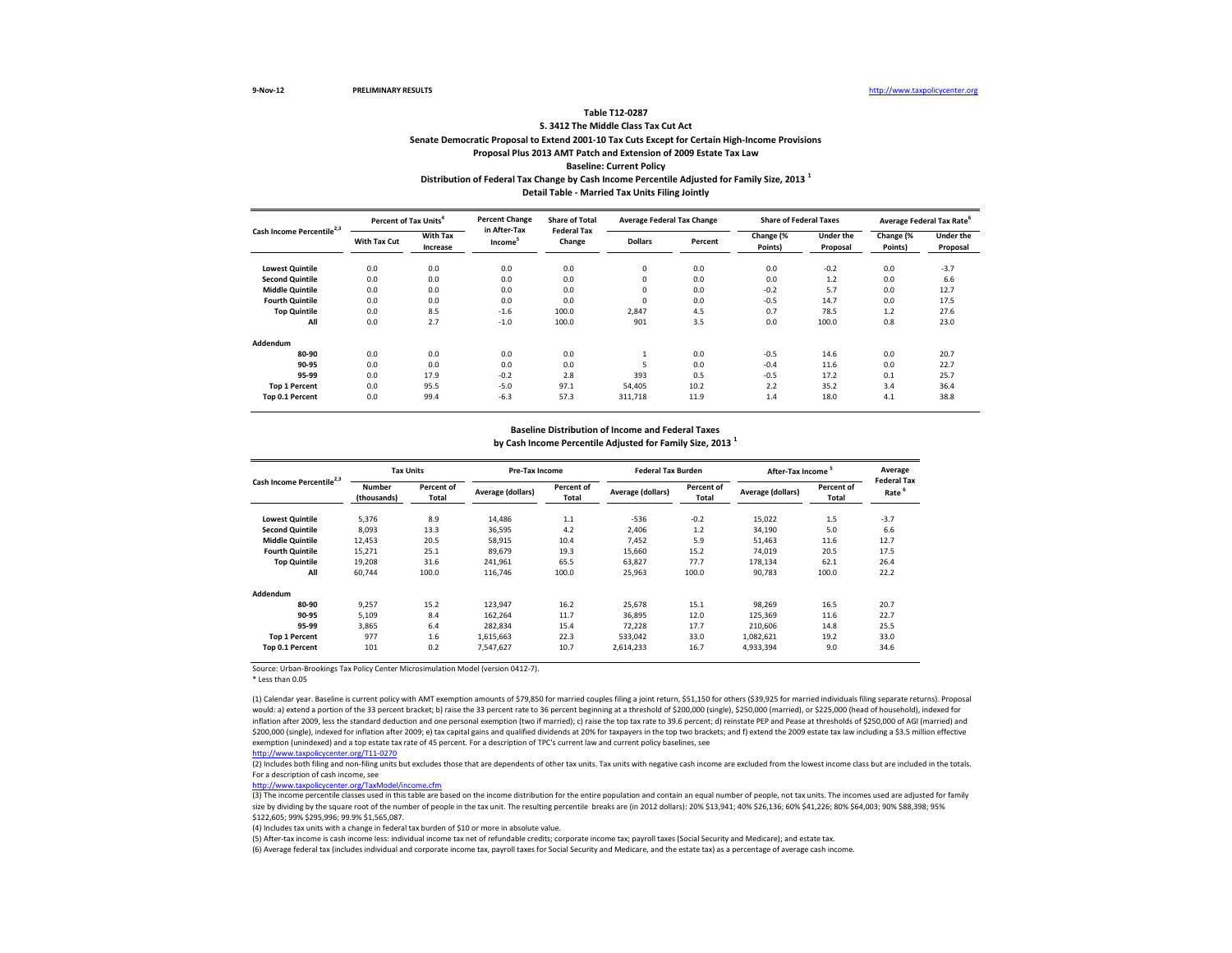### **Distribution of Federal Tax Change by Cash Income Percentile Adjusted for Family Size, 2013 <sup>1</sup> Detail Table - Head of Household Tax Units Table T12-0287 S. 3412 The Middle Class Tax Cut Act Senate Democratic Proposal to Extend 2001-10 Tax Cuts Except for Certain High-Income Provisions Proposal Plus 2013 AMT Patch and Extension of 2009 Estate Tax Law Baseline: Current Policy**

| Cash Income Percentile <sup>2,3</sup> |              | Percent of Tax Units <sup>4</sup> |                                     | <b>Percent Change</b><br><b>Share of Total</b><br><b>Federal Tax</b> | <b>Average Federal Tax Change</b> |         | <b>Share of Federal Taxes</b> |                       |                      | Average Federal Tax Rate <sup>6</sup> |
|---------------------------------------|--------------|-----------------------------------|-------------------------------------|----------------------------------------------------------------------|-----------------------------------|---------|-------------------------------|-----------------------|----------------------|---------------------------------------|
|                                       | With Tax Cut | With Tax<br>Increase              | in After-Tax<br>Income <sup>5</sup> | Change                                                               | <b>Dollars</b>                    | Percent | Change (%<br>Points)          | Under the<br>Proposal | Change (%<br>Points) | <b>Under the</b><br>Proposal          |
| <b>Lowest Quintile</b>                | 0.0          | 0.0                               | 0.0                                 | 0.0                                                                  | 0                                 | 0.0     | 0.2                           | $-13.0$               | 0.0                  | $-13.3$                               |
| <b>Second Quintile</b>                | 0.0          | 0.0                               | 0.0                                 | 0.0                                                                  | $\mathbf 0$                       | 0.0     | $-0.1$                        | 9.0                   | 0.0                  | 4.8                                   |
| <b>Middle Quintile</b>                | 0.0          | 0.0                               | 0.0                                 | 0.0                                                                  | $\mathbf 0$                       | 0.0     | $-0.4$                        | 29.5                  | 0.0                  | 15.3                                  |
| <b>Fourth Quintile</b>                | 0.0          | 0.0                               | 0.0                                 | 0.4                                                                  | $\sim$                            | 0.0     | $-0.4$                        | 30.0                  | 0.0                  | 19.4                                  |
| <b>Top Quintile</b>                   | 0.0          | 3.3                               | $-1.0$                              | 99.6                                                                 | 1,208                             | 3.0     | 0.7                           | 44.5                  | 0.8                  | 26.2                                  |
| All                                   | 0.0          | 0.2                               | $-0.2$                              | 100.0                                                                | 64                                | 1.3     | 0.0                           | 100.0                 | 0.2                  | 12.5                                  |
| Addendum                              |              |                                   |                                     |                                                                      |                                   |         |                               |                       |                      |                                       |
| 80-90                                 | 0.0          | 0.0                               | 0.0                                 | 0.2                                                                  | 3                                 | 0.0     | $-0.2$                        | 14.8                  | 0.0                  | 22.4                                  |
| 90-95                                 | 0.0          | 0.0                               | 0.0                                 | 0.2                                                                  | 9                                 | 0.0     | $-0.1$                        | 7.6                   | 0.0                  | 24.1                                  |
| 95-99                                 | 0.0          | 7.8                               | $-0.2$                              | 3.4                                                                  | 285                               | 0.5     | $-0.1$                        | 9.0                   | 0.1                  | 26.1                                  |
| <b>Top 1 Percent</b>                  | 0.0          | 83.1                              | $-4.8$                              | 95.9                                                                 | 44,137                            | 10.4    | 1.1                           | 13.1                  | 3.3                  | 34.9                                  |
| Top 0.1 Percent                       | 0.0          | 99.0                              | $-6.4$                              | 59.4                                                                 | 290,466                           | 13.0    | 0.7                           | 6.6                   | 4.3                  | 37.4                                  |

#### **Baseline Distribution of Income and Federal Taxes**

**by Cash Income Percentile Adjusted for Family Size, 2013 <sup>1</sup>**

| Cash Income Percentile <sup>2,3</sup> | <b>Tax Units</b>      |                     | Pre-Tax Income    |                     | <b>Federal Tax Burden</b> |                     | After-Tax Income <sup>5</sup> |                     | Average                                 |
|---------------------------------------|-----------------------|---------------------|-------------------|---------------------|---------------------------|---------------------|-------------------------------|---------------------|-----------------------------------------|
|                                       | Number<br>(thousands) | Percent of<br>Total | Average (dollars) | Percent of<br>Total | Average (dollars)         | Percent of<br>Total | Average (dollars)             | Percent of<br>Total | <b>Federal Tax</b><br>Rate <sup>6</sup> |
| <b>Lowest Quintile</b>                | 8,034                 | 34.8                | 13,983            | 12.2                | $-1,863$                  | $-13.1$             | 15,846                        | 15.7                | $-13.3$                                 |
| <b>Second Quintile</b>                | 6,829                 | 29.6                | 31,795            | 23.5                | 1,515                     | 9.1                 | 30,280                        | 25.5                | 4.8                                     |
| <b>Middle Quintile</b>                | 4,455                 | 19.3                | 49,950            | 24.1                | 7,629                     | 29.8                | 42,320                        | 23.3                | 15.3                                    |
| <b>Fourth Quintile</b>                | 2,489                 | 10.8                | 71,792            | 19.3                | 13,908                    | 30.4                | 57,884                        | 17.8                | 19.4                                    |
| <b>Top Quintile</b>                   | 1,222                 | 5.3                 | 160,037           | 21.2                | 40,784                    | 43.7                | 119,253                       | 18.0                | 25.5                                    |
| All                                   | 23,101                | 100.0               | 40,006            | 100.0               | 4,932                     | 100.0               | 35,073                        | 100.0               | 12.3                                    |
| Addendum                              |                       |                     |                   |                     |                           |                     |                               |                     |                                         |
| 80-90                                 | 740                   | 3.2                 | 102,711           | 8.2                 | 22,995                    | 14.9                | 79,715                        | 7.3                 | 22.4                                    |
| 90-95                                 | 273                   | 1.2                 | 133,416           | 4.0                 | 32,126                    | 7.7                 | 101,290                       | 3.4                 | 24.1                                    |
| 95-99                                 | 176                   | 0.8                 | 226,780           | 4.3                 | 58,985                    | 9.1                 | 167,794                       | 3.6                 | 26.0                                    |
| <b>Top 1 Percent</b>                  | 32                    | 0.1                 | 1,339,304         | 4.7                 | 423,805                   | 12.0                | 915,499                       | 3.6                 | 31.6                                    |
| Top 0.1 Percent                       | 3                     | 0.0                 | 6,750,433         | 2.2                 | 2,232,754                 | 6.0                 | 4,517,679                     | 1.7                 | 33.1                                    |

Source: Urban-Brookings Tax Policy Center Microsimulation Model (version 0412-7).

\* Less than 0.05

(1) Calendar year. Baseline is current policy with AMT exemption amounts of \$79,850 for married couples filing a joint return, \$51,150 for others (\$39,925 for married individuals filing separate returns). Proposal would: a) extend a portion of the 33 percent bracket; b) raise the 33 percent rate to 36 percent beginning at a threshold of \$200,000 (single), \$250,000 (married), or \$225,000 (head of household), indexed for inflation after 2009, less the standard deduction and one personal exemption (two if married); c) raise the top tax rate to 39.6 percent; d) reinstate PEP and Pease at thresholds of \$250,000 of AGI (married) and \$200,000 (single), indexed for inflation after 2009; e) tax capital gains and qualified dividends at 20% for taxpayers in the top two brackets; and f) extend the 2009 estate tax law including a \$3.5 million effective exemption (unindexed) and a top estate tax rate of 45 percent. For a description of TPC's current law and current policy baselines, see

[http://www.taxpolicycente](http://www.taxpolicycenter.org/T11-0270)r.org/T11-0270

(2) Includes both filing and non-filing units but excludes those that are dependents of other tax units. Tax units with negative cash income are excluded from the lowest income class but are included in the totals. For a description of cash income, see

[http://www.taxpolicycente](http://www.taxpolicycenter.org/TaxModel/income.cfm)r.org/TaxModel/income.cfm

(3) The income percentile classes used in this table are based on the income distribution for the entire population and contain an equal number of people, not tax units. The incomes used are adjusted for family size by dividing by the square root of the number of people in the tax unit. The resulting percentile breaks are (in 2012 dollars): 20% \$13,941; 40% \$26,136; 60% \$41,226; 80% \$64,003; 90% \$88,398; 95% \$122,605; 99% \$295,996; 99.9% \$1,565,087.

(4) Includes tax units with a change in federal tax burden of \$10 or more in absolute value.

(5) After-tax income is cash income less: individual income tax net of refundable credits; corporate income tax; payroll taxes (Social Security and Medicare); and estate tax.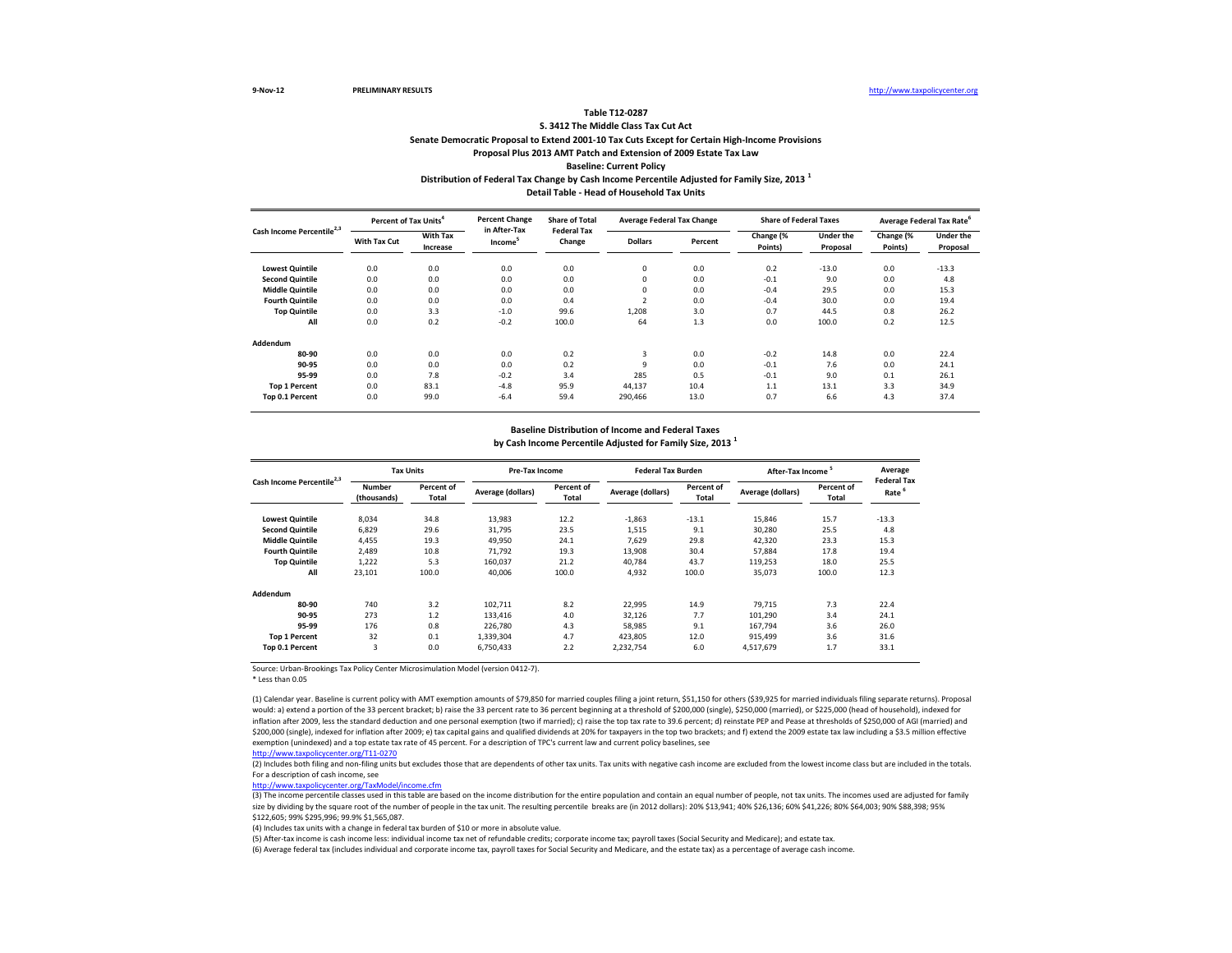### **Distribution of Federal Tax Change by Cash Income Percentile Adjusted for Family Size, 2013 <sup>1</sup> Detail Table - Tax Units with Children Table T12-0287 S. 3412 The Middle Class Tax Cut Act Senate Democratic Proposal to Extend 2001-10 Tax Cuts Except for Certain High-Income Provisions Proposal Plus 2013 AMT Patch and Extension of 2009 Estate Tax Law Baseline: Current Policy**

**Percent of Tax Units<sup>4</sup> Percent Change Share of Total** 

| Cash Income Percentile <sup>2,3</sup> | Percent of Tax Units <sup>4</sup> |                             | <b>Percent Change</b><br>in After-Tax | <b>Share of Total</b><br><b>Federal Tax</b> | <b>Average Federal Tax Change</b> |         | <b>Share of Federal Taxes</b> |                              |                      | Average Federal Tax Rate <sup>6</sup> |
|---------------------------------------|-----------------------------------|-----------------------------|---------------------------------------|---------------------------------------------|-----------------------------------|---------|-------------------------------|------------------------------|----------------------|---------------------------------------|
|                                       | With Tax Cut                      | <b>With Tax</b><br>Increase | Income <sup>5</sup>                   | Change                                      | <b>Dollars</b>                    | Percent | Change (%<br>Points)          | <b>Under the</b><br>Proposal | Change (%<br>Points) | <b>Under the</b><br>Proposal          |
| <b>Lowest Quintile</b>                | 0.0                               | 0.0                         | 0.0                                   | 0.0                                         | $\mathbf 0$                       | 0.0     | 0.1                           | $-2.5$                       | 0.0                  | $-14.9$                               |
| <b>Second Quintile</b>                | 0.0                               | 0.0                         | 0.0                                   | 0.0                                         | $^{\circ}$                        | 0.0     | $-0.1$                        | 2.1                          | 0.0                  | 5.0                                   |
| <b>Middle Quintile</b>                | 0.0                               | 0.0                         | 0.0                                   | 0.0                                         | $^{\circ}$                        | 0.0     | $-0.3$                        | 10.4                         | 0.0                  | 15.3                                  |
| <b>Fourth Quintile</b>                | 0.0                               | 0.0                         | 0.0                                   | 0.0                                         |                                   | 0.0     | $-0.6$                        | 19.7                         | 0.0                  | 19.2                                  |
| <b>Top Quintile</b>                   | 0.0                               | 10.2                        | $-1.8$                                | 100.0                                       | 3,502                             | 4.7     | 1.0                           | 70.3                         | 1.3                  | 28.5                                  |
| All                                   | 0.0                               | 1.7                         | $-0.8$                                | 100.0                                       | 585                               | 3.3     | 0.0                           | 100.0                        | 0.7                  | 21.1                                  |
| Addendum                              |                                   |                             |                                       |                                             |                                   |         |                               |                              |                      |                                       |
| 80-90                                 | 0.0                               | 0.0                         | 0.0                                   | 0.0                                         |                                   | 0.0     | $-0.5$                        | 15.2                         | 0.0                  | 22.2                                  |
| 90-95                                 | 0.0                               | 0.1                         | 0.0                                   | 0.0                                         | $\mathbf{a}$                      | 0.0     | $-0.3$                        | 8.6                          | 0.0                  | 24.1                                  |
| 95-99                                 | 0.0                               | 26.0                        | $-0.3$                                | 3.9                                         | 688                               | 0.8     | $-0.4$                        | 15.6                         | 0.2                  | 27.1                                  |
| <b>Top 1 Percent</b>                  | 0.0                               | 96.8                        | $-5.3$                                | 96.0                                        | 64,154                            | 10.9    | 2.1                           | 30.9                         | 3.6                  | 36.5                                  |
| Top 0.1 Percent                       | 0.0                               | 99.6                        | $-6.4$                                | 51.0                                        | 371,698                           | 12.3    | 1.2                           | 14.7                         | 4.2                  | 38.6                                  |

#### **Baseline Distribution of Income and Federal Taxes**

**by Cash Income Percentile Adjusted for Family Size, 2013 <sup>1</sup>**

| Cash Income Percentile <sup>2,3</sup> | <b>Tax Units</b>      |                     | Pre-Tax Income    |                     | <b>Federal Tax Burden</b> |                     | After-Tax Income <sup>5</sup> |                     | Average                                 |
|---------------------------------------|-----------------------|---------------------|-------------------|---------------------|---------------------------|---------------------|-------------------------------|---------------------|-----------------------------------------|
|                                       | Number<br>(thousands) | Percent of<br>Total | Average (dollars) | Percent of<br>Total | Average (dollars)         | Percent of<br>Total | Average (dollars)             | Percent of<br>Total | <b>Federal Tax</b><br>Rate <sup>6</sup> |
| <b>Lowest Quintile</b>                | 10,949                | 21.8                | 14,497            | 3.6                 | $-2,156$                  | $-2.6$              | 16,653                        | 5.2                 | $-14.9$                                 |
| <b>Second Quintile</b>                | 10,714                | 21.4                | 36,326            | 8.8                 | 1,819                     | 2.2                 | 34,507                        | 10.6                | 5.0                                     |
| <b>Middle Quintile</b>                | 10,166                | 20.3                | 62,074            | 14.3                | 9,507                     | 10.7                | 52,567                        | 15.2                | 15.3                                    |
| <b>Fourth Quintile</b>                | 9,735                 | 19.4                | 97,977            | 21.6                | 18,817                    | 20.3                | 79,160                        | 22.0                | 19.2                                    |
| <b>Top Quintile</b>                   | 8,378                 | 16.7                | 273,829           | 52.1                | 74,583                    | 69.3                | 199,246                       | 47.6                | 27.2                                    |
| All                                   | 50,150                | 100.0               | 87,888            | 100.0               | 17,985                    | 100.0               | 69,903                        | 100.0               | 20.5                                    |
| Addendum                              |                       |                     |                   |                     |                           |                     |                               |                     |                                         |
| 80-90                                 | 4,581                 | 9.1                 | 139,259           | 14.5                | 30,972                    | 15.7                | 108,287                       | 14.2                | 22.2                                    |
| 90-95                                 | 1,696                 | 3.4                 | 196,218           | 7.6                 | 47,199                    | 8.9                 | 149,019                       | 7.2                 | 24.1                                    |
| 95-99                                 | 1,662                 | 3.3                 | 322,508           | 12.2                | 86,561                    | 16.0                | 235,947                       | 11.2                | 26.8                                    |
| <b>Top 1 Percent</b>                  | 439                   | 0.9                 | 1,792,201         | 17.9                | 589,634                   | 28.7                | 1,202,567                     | 15.1                | 32.9                                    |
| Top 0.1 Percent                       | 40                    | 0.1                 | 8,825,262         | 8.1                 | 3,034,893                 | 13.6                | 5,790,369                     | 6.7                 | 34.4                                    |

Source: Urban-Brookings Tax Policy Center Microsimulation Model (version 0412-7).

\* Less than 0.05

Note: Tax units with children are those claiming an exemption for children at home or away from home.

(1) Calendar year. Baseline is current policy with AMT exemption amounts of \$79,850 for married couples filing a joint return, \$51,150 for others (\$39,925 for married individuals filing separate returns). Proposal would: a) extend a portion of the 33 percent bracket; b) raise the 33 percent rate to 36 percent beginning at a threshold of \$200,000 (single), \$250,000 (married), or \$225,000 (head of household), indexed for inflation after 2009, less the standard deduction and one personal exemption (two if married); c) raise the top tax rate to 39.6 percent; d) reinstate PEP and Pease at thresholds of \$250,000 of AGI (married) and \$200,000 (single), indexed for inflation after 2009; e) tax capital gains and qualified dividends at 20% for taxpayers in the top two brackets; and f) extend the 2009 estate tax law including a \$3.5 million effective exemption (unindexed) and a top estate tax rate of 45 percent. For a description of TPC's current law and current policy baselines, see

[http://www.taxpolicycente](http://www.taxpolicycenter.org/T11-0270)r.org/T11-0270

(2) Includes both filing and non-filing units but excludes those that are dependents of other tax units. Tax units with negative cash income are excluded from the lowest income class but are included in the totals. For a description of cash income, see

[http://www.taxpolicycente](http://www.taxpolicycenter.org/TaxModel/income.cfm)r.org/TaxModel/income.cfm

(3) The income percentile classes used in this table are based on the income distribution for the entire population and contain an equal number of people, not tax units. The incomes used are adjusted for family size by dividing by the square root of the number of people in the tax unit. The resulting percentile breaks are (in 2012 dollars): 20% \$13,941; 40% \$26,136; 60% \$41,226; 80% \$64,003; 90% \$88,398; 95% \$122,605; 99% \$295,996; 99.9% \$1,565,087.

(4) Includes tax units with a change in federal tax burden of \$10 or more in absolute value.

(5) After-tax income is cash income less: individual income tax net of refundable credits; corporate income tax; payroll taxes (Social Security and Medicare); and estate tax.